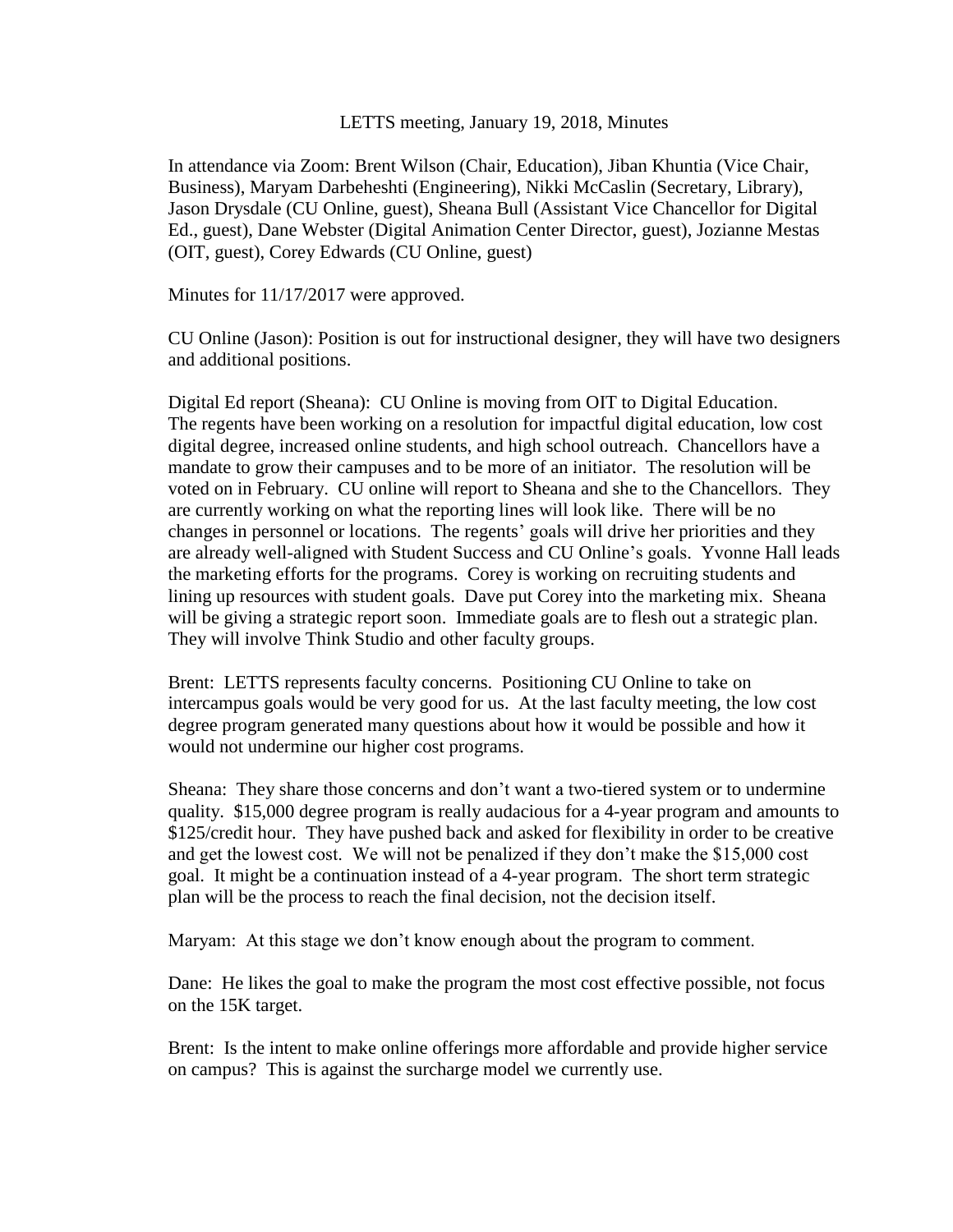Sheana: They are reconsidering the funding model and the online surcharge in particular seems unfair and artificial. They are thinking through the tech fee and online fee to make them more equitable.

Maryam: Lab-based online education, is there anything new?

Sheana: There are a couple of lab kit options for some subjects, like biology, but nothing new right now—she just met the engineering director. Some of the questions driving the decision- making-model are: Which have the biggest share of market for new programs? Which shall we maximize for online? What are the optimal programs to build online that are not already online? They will be working with the deans and faculty on how to get the faculty best equipped to teach online. They want a clear, transparent process for highreturn programs.

Brent: Research on online teaching and learning indicates that online takes more time. Balancing that with working from home convenience. Once a course is developed there is not an incentive to keep classes updated and fresh. There are questions about workload equity. Are we prepared to pay for that type of work? Then some courses whose size has doubled from 30-60 can no longer be taught with certain pedagogies.

Jason: Course size is a concern and pedagogy must be accommodated for large classes. Look at expectations from deans and go through a collaborative process with the faculty included in the design.

Brent: We need to treat people fairly so they can do well at their jobs.

Sheana: Those are critical concerns and we will be looking at them. In the new budget model, the chair might be able to give premiums or get additional funding for instructors with high teaching loads. The model will offer some flexibility to address inequity in compensation. Sheana has worked with an incentivized pay model for 5 years.

Dane: He would like opportunity to discuss teaching loads and pay equity across the board.

Brent: Course load is usually a unit level/Dean decision.

Jozianne: There is continued shared support of the North Classroom and there might be some remaining confusion. Call Ahec first and then they will dispatch help. They are currently having whiteboard problems.

Brent: The strategic plan coming out is a very important document. Can LETTS do anything that would be helpful to you?

Sheana: Are they missing anything? Do they have the wording correct and precise? She will send copy via email to LETTS members for feedback.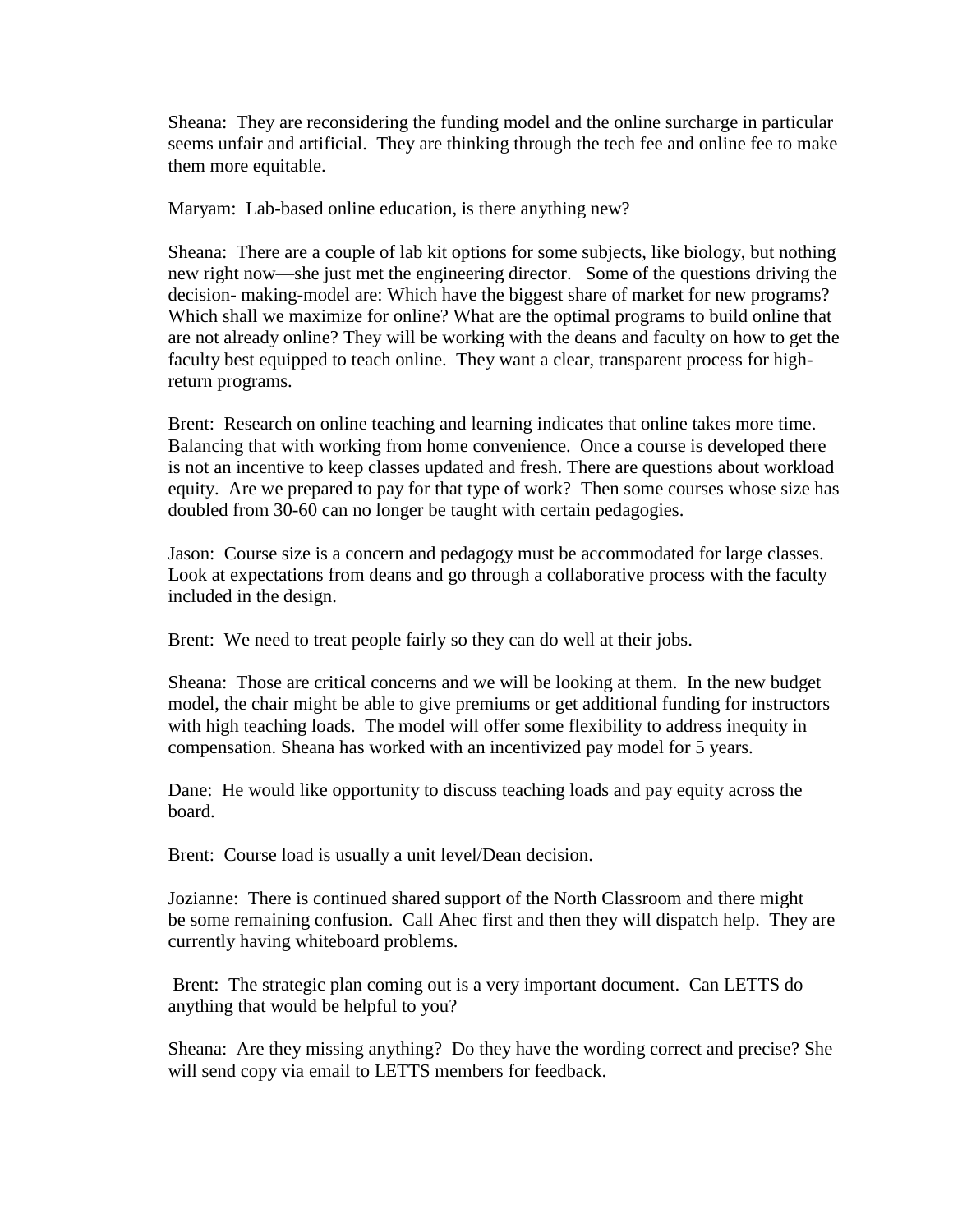Next LETTS meeting is February 16, 2018 at 3:00-4:00 (via Zoom).

Respectfully submitted, Nikki McCaslin, LETTS Secretary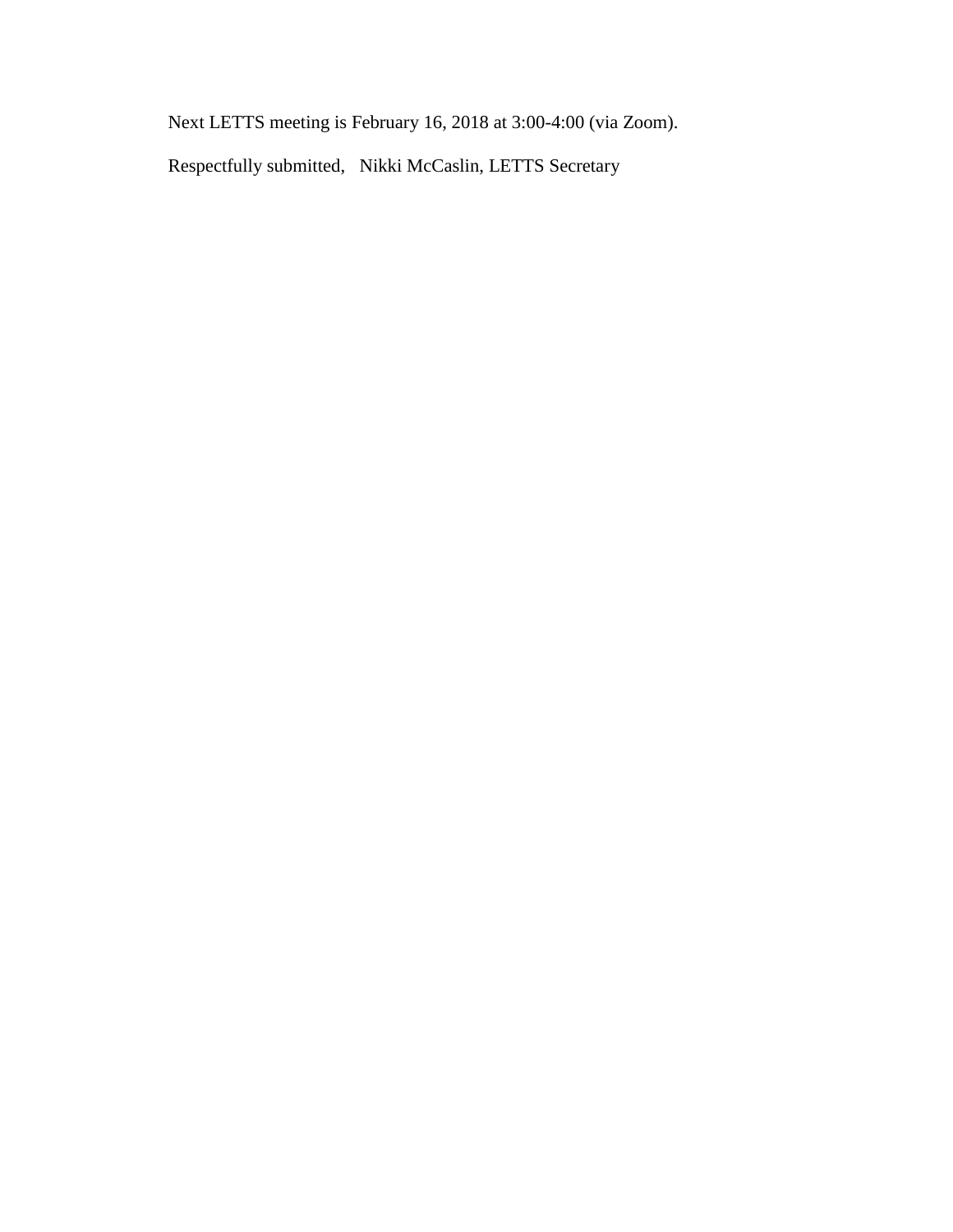### LETTS meeting, February 16, 2018, Minutes

In attendance via Zoom: Brent Wilson (Chair, Education), Jiban Khuntia (Vice Chair, Business), Maryam Darbeheshti (Engineering), Laurel Hartley (Biology), Charles Musiba (CLAS), Nikki McCaslin (Secretary, Library), Sheana Bull (Assistant Vice Chancellor for Digital Ed., guest), Corey Edwards (CU Online, guest)

Minutes for 1/19/2018 were approved. (Laurel abstained)

Corey (Pilot Programs and Initiatives):

First initiative: Step 1 is online student identification and trying to track how many students are doing their degrees fully online. This doesn't show up on their transcripts. Corey has reached out to schools and asked them to submit this information to the registrar. Step 2 is an email campaign to current students. In the next phase, they will put that question on the application so they can get info earlier on. It doesn't mean that they can't take F2F classes—they can do both.

Second initiative: They are moving new student orientation modules to Canvas. Can now offer an online only orientation, as well as F2F orientations. One of the goals with online is they can time release information and send information at appropriate times. Advising can be done in Zoom.

Third initiative: Early Alerts (Student Success Collaboratative) is initiated by the faculty, and predictive analytics are based on 10-year statistical patterns. They are doing a pilot on Canvas of an early alert project, AspirEdu's Dropout Detective, which gives risk scores for last time log in, missing assignments, grades, etc. They aggregate the information and give a risk score of red, green and yellow. They want to see if there is any value in it and they are advising LETTS and asking for our feedback.

Brent likes using real time data but is concerned with simplistic evaluation models. The faculty needs to be able to give input or handle problems. There could be mismatches between students and risk models. This is meant to complement the Student Success project, as the canvas program has more up-to-date data.

CU Connection story (Brent): He has put on our notes page the Regents charge on digital education with slides on the new mandate.

Sheana: Boulder is taking the lead with the graduate programs. We are taking the lead with 15,000 undergrads and the transitioning high school students.

Brent: Michael Leitner is revisiting the contractual deal CU has with its professors. They review our constitution every 10 years or so. One part, Policy 5A1c, says that the deans will decide about course scheduling and modality (whether a course is taught online or not). Faculty have concerns about the administration having complete responsibility for this and would like to have that sentence removed. They want shared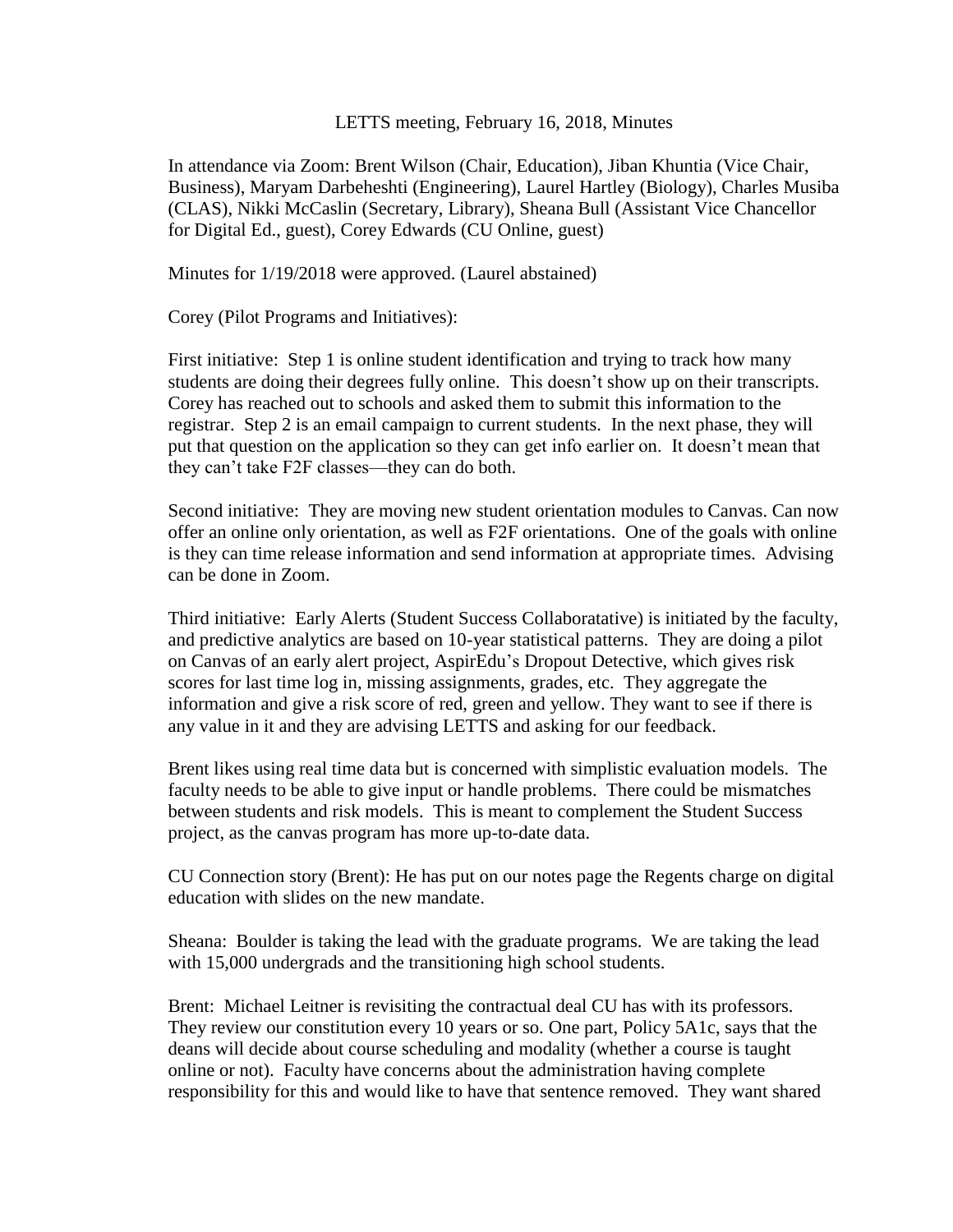responsibility. This is a sensitive spot in the offering of online programs. It could be the dean's decision or it could be a collaborative decision. Faculty assembly favors collaboration and wants it changed before it becomes codified in the document. They are afraid faculty will lose control of curriculum.

Sheana: Thanks to Brent for feedback on strategic plan. They are getting close to having a solid first year of deliverables and are focusing on 3 priorities: 1. Student success, 2. online program development and support, and 3. faculty. She would like feedback from the faculty. She is sending this request to the deans of every college/school and has already met with many people representing different perspectives and domains (governance, innovation, training and support, etc.). She will ask deans to contact their reps on LETTS with any feedback. They now plan to align deliverables with the strategic plan and budget by April and want to make sure there are resources to support those activities.

Brent: Suggests that she pull an advisory group from LETTS members at Anschtz and Denver. Use existing committees. Margaret Wood has an advisory group that includes the LETTS chair. She could have that chair, a student advisor, etc. to meet once a semester to review and offer feedback.

Sheana: She will look into such a group. Her office is preparing a 1-, 3-, and 5-year plan around the mandates. Theme, enthusiasm and timing is good. There is interest in services being retained in-house, increased access for students, and faculty want a meaningful seat at the table. Strong partnerships will be protected.

Brent: Why now, why digital, and how does that relate to our current values and identity as an institution?

Charles: What are they doing first and what are the success stories so far? Have we done enough research on target audiences? We want to increase student enrollment in online courses.

Sheana: Student success, business, and nursing platforms are in progress for first year deliverables. The bulk of first year is foundational and processes and systems are being developed to do this well. No, we haven't done enough to target different courses. Departments need to first identify their priorities. They are currently putting together a planning process and they don't want to tax existing faculty.

Brent: It is sobering to realize that we are operating with a lean budget. A new budget model could increase enrollments and individual units. Instructional designers are great to have available. The work will be done in individual units and they will respond to incentives. It is a good time for this initiative.

Maryam: Her new Engineering dean is very supportive of digital education.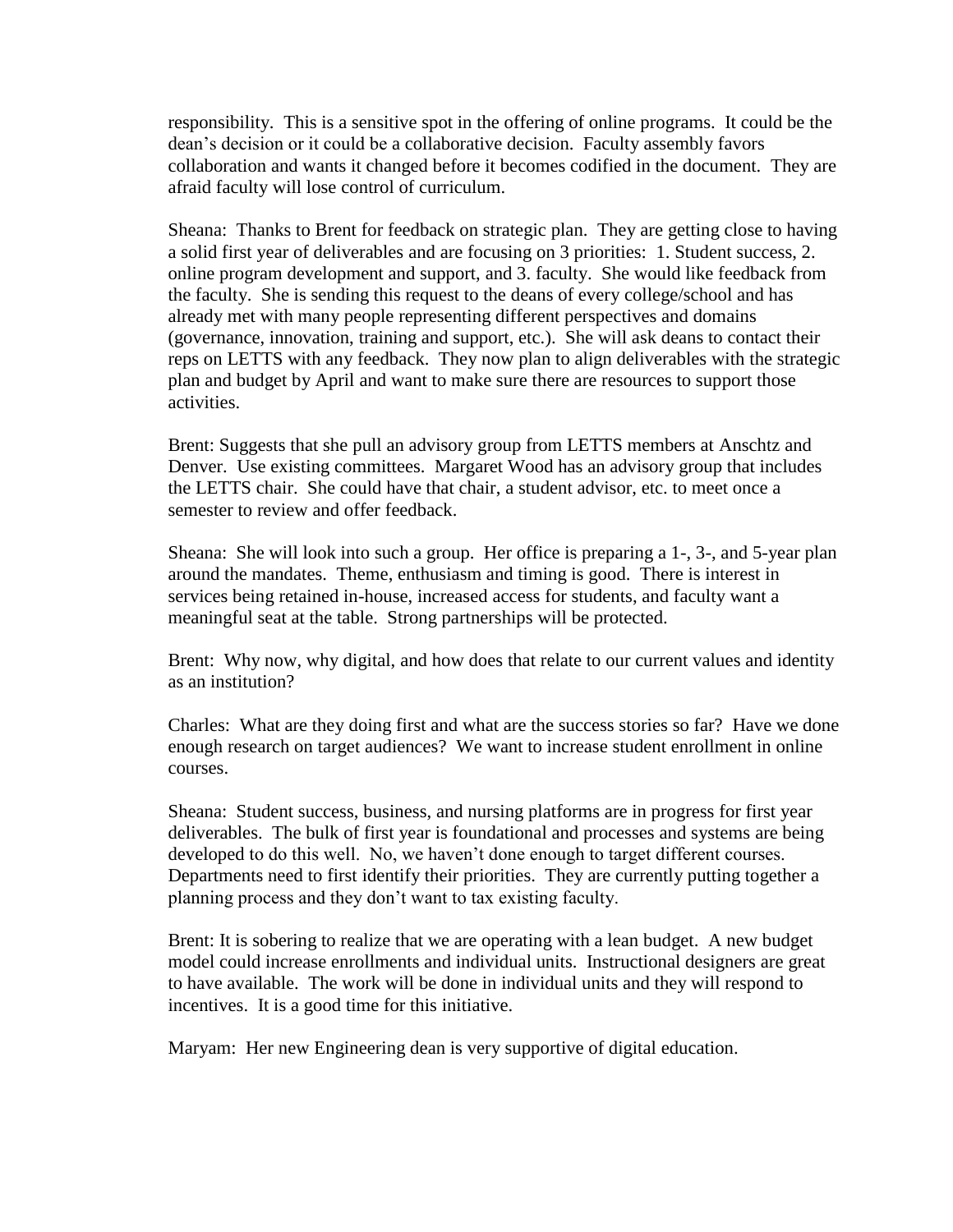Meeting adjourned at 4:00 p.m. Next LETTS meeting is March 16, 2018 at 3:00-4:00 (via Zoom).

Respectfully submitted, Nikki McCaslin, LETTS Secretary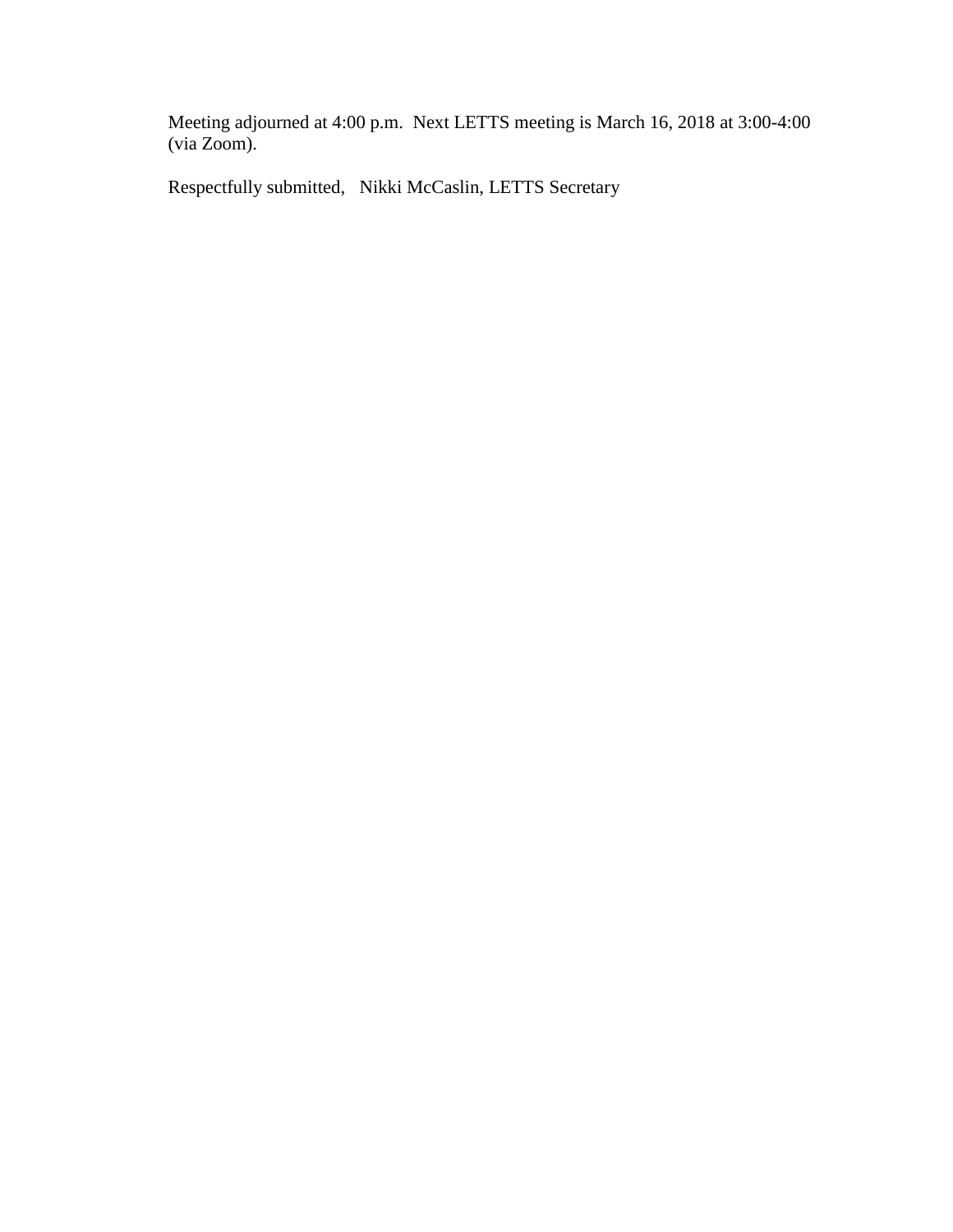# LETTS meeting, March 16, 2018, Minutes

In attendance via Zoom: Brent Wilson (Chair, Education), Jiban Khuntia (Vice Chair, Business), Maryam Darbeheshti (Engineering), Charles Musiba (CLAS), Nikki McCaslin (Secretary, Library), Jason Drysdale (CU Online, guest)

Minutes for 2/16/2018 were approved.

Brent on upcoming events: we represent faculty interests and concerns and the more participation at tech related events the better. There are three forthcoming events

- [ACUE course](https://mailchi.mp/7dc60371d8b1/the-center-for-faculty-development-cfd-is-now-accepting-applications-for-teaching-enhancement-grants-3378545?e=8edfbb7ffd) in effective teaching practices (Center for Faculty Development). This is a fully online course dedicated to teaching practices. It has good press and is aligned with the standards. Maryam attended last year and recommends it to her faculty. Good class for clinical and NTT as well as tenure-track. A great experience.
- CU Online *spring symposium* 16 May Denver South Campus, 8-4:00. The registration link is coming soon. Forestry related theme this year and student focused. Keynote speaker is a specialist in educating blind students and accessible design.
- [COLTT conference](http://view.communications.cu.edu/?qs=97fa8ac01bacbfe77af7d6969a1c3b167519c81ca554f7b0189472d1065bc56143e09c89ff2a357134b79630caa79595349b155f8ed81da36b98456d0d7469646087bbfbf5fff692a994e01a75fedc33) 1-2 August 2018. Coltt is at the Boulder campus. Presenters can submit proposals in mid-April.

Sheena sent Brent their top three strategic plan goals (these are not the final versions, so please do not share): We are moving forward on three fronts— (1) to build technology infrastructure for student support, (2) to grow a business model to support online program growth, with the intent to pilot test first with the Business MSIS program, then, pending approval of a new Dean in Nursing, one in the College of Nursing, and then adding three programs each year for the subsequent three years, and (3) to integrate the Faculty and ODE more fully with Faculty involvement and engagement in an Advisory Board, a Peer Training and Online Teaching technical assistance effort and an Innovation effort.

Jiban: School of Business is working with Pearson to move all of their courses to become hybrid and they are getting equal enrollment.

Brent is a fan of shorter online courses. With too much screen time—5 classes are undoable. If you want online to be equal to f2f, then the online should be shorter and more intense.

Jason on Academic Tech Team: They are moving their digital education planning program from a 16-week to an 8-week accelerated model. It is more aligned with what Scott and Sheana want. Working with faculty is a positive experience. They have a new instructional designer—Lanie. There are two roles on the tech team: *Instructional Designer*-- one-to-one with faculty on their online course design. Practical pedagogy. The other role is *Academic Technologist*—training for Canvas and other tools and also and also looking at new technologies and pilots. Tool oriented.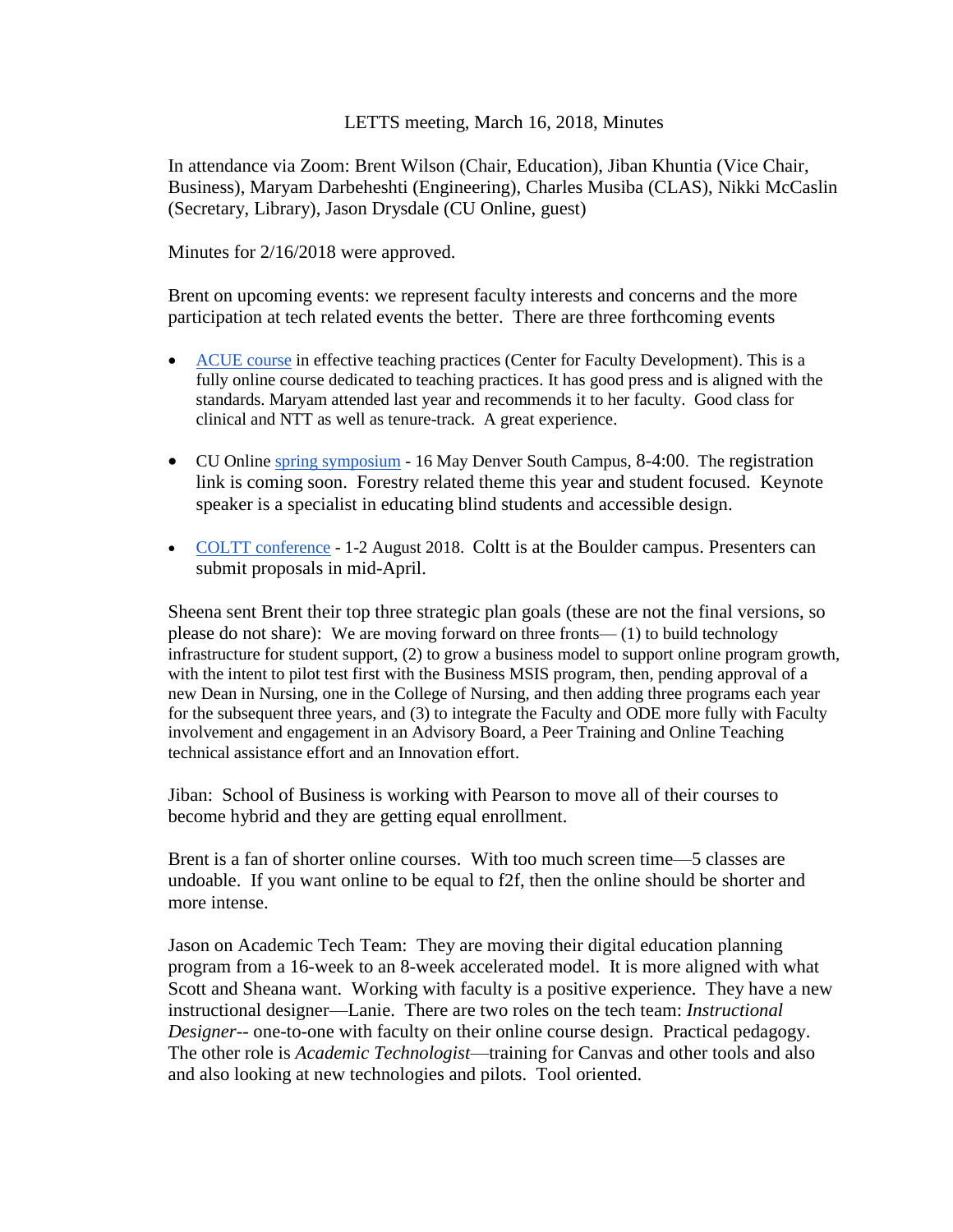Maryam—do you advertise all of these services? Jason—We are currently working with liaisons, announcements through newsletters, trainings and workshops. Some are relatively new and not as visible. Would welcome ideas for outreach.

Brent—You have a smaller unit than most with a whole lot of work to do with CU Denver and Anschutz. What are your plans to maximize your use of time?

Jason: We are trying to determine what our capacity is. And make sure the team doesn't get overwhelmed. They are co-creating high quality classes for students, around 65-70 course designs per academic year. They use a collaborative mapping model which focuses higher time investment at the beginning and less of a need later—they take a consultative roll later. Sustainability is on his mind. Currently their team includes 2 full time Instructional Designers (ID), 2 full time Academic Technologists (AT), 1 part-time AT, 1 opening for an ID, and Jason is the Manager.

Brent—wants him to broaden his footprint. Sounds encouraging to him. Jack Kroll is new on the Board of Regents, a CU Denver business alumnus and 31 years old. He is under the tutelage of Steve Ludwig, who is the author of incentives to create low cost delivery of online programs. These could undercut our existing programs. We don't want to disrupt and hurt existing programs. At Faculty Assembly, Jack said not to give too much thought to the \$15,000 amount but concentrate on program delivery and how to create some quality online programs. Steve is going off the board and Jack seems a very reasonable person and a very good listener and responder.

Progress on FCQ's—there has been a year-long, system-wide committee looking at this issue. No campus has approved, but we are about to. There will be a new set of questions for teaching and no omnibus questions. Omnibus can be reinserted per request from individual units.

Jiban: Mean and Meridian were formally reported. Now only the mean is reported and faculty are concerned. Send problems or concerns to either Brent or Joanne Addison.

Charles—he was a pioneer who tried those new questions and he liked them. Is it going to generate a hybrid?

Brent—yes, it is a political compromise—the only way to get it moving forward. Details are up to individual units. The new questions will be voted on by faculty assembly in April and implemented in the fall. There are various concerns, Brent is concerned about the length of the form. Students will start to resist. We have to keep a close eye of how it is used and the details of implementation. Is each question forced? He predicts students will quit if they have to answer every question.

Meeting adjourned at 4:00 p.m. Next LETTS meeting is April 20, 2018 at 3:00-4:00 (via Zoom).

Respectfully submitted, Nikki McCaslin, LETTS Secretary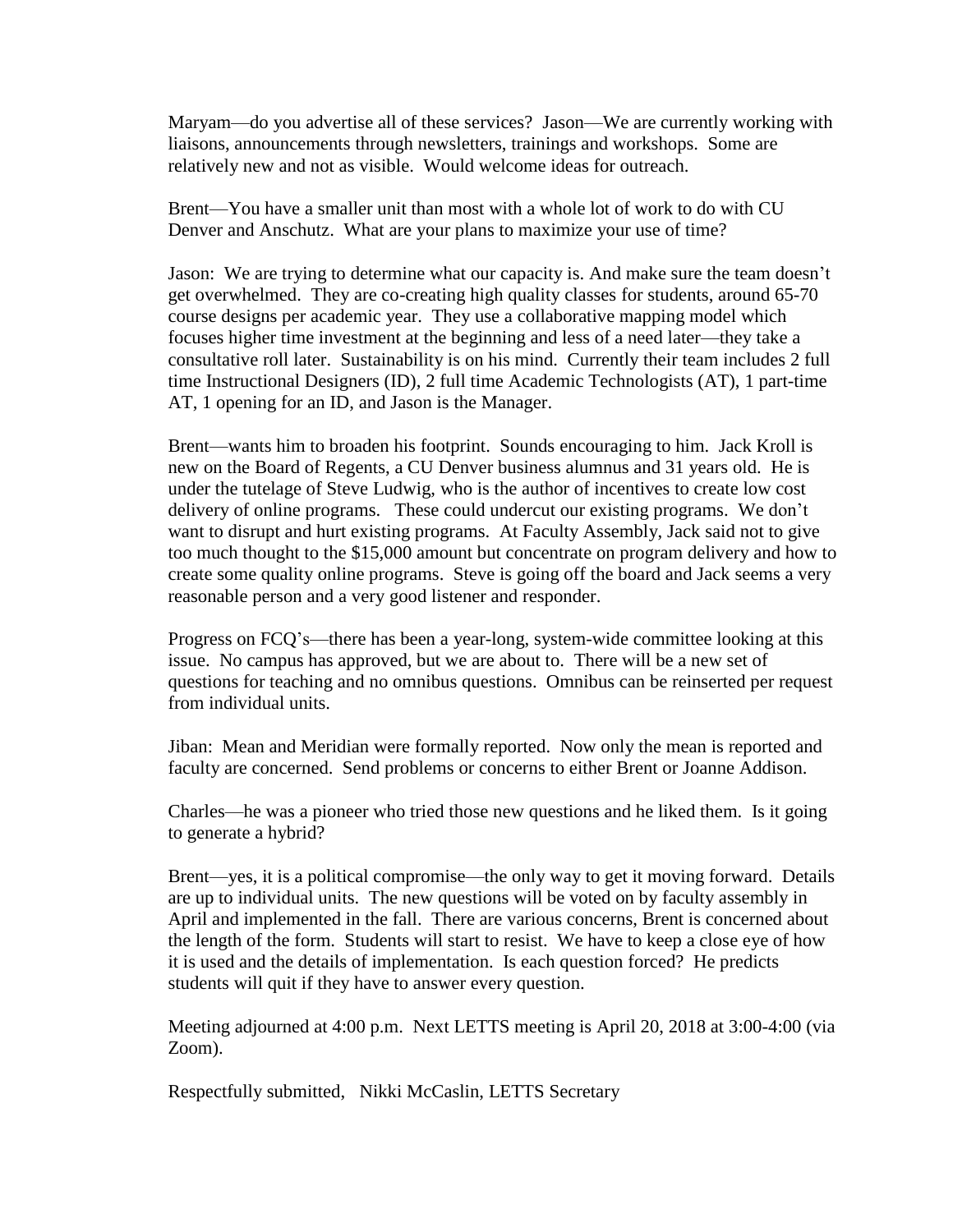LETTS meeting, September 21, 2018, Minutes

In attendance via Zoom: Brent Wilson (Chair, Education), Jiban Khuntia (Vice Chair, Business), Laurel Hartley (Biology), Alyssa Martoccio (Modern Languages), Nikki McCaslin (Secretary, Library), Troy Butler (Math), Maryam Darbeheshti (Engineering), Corey Edwards (CU Online, guest), Jason Drysdale (Office of Digital Education)

Minutes for 4/20/2018 were approved with End of Year report link added.

Our first meeting is usually an agenda setting meeting. The LETTS committee advises and consults with Faculty Assembly on teaching and learning with technology issues. Shall we continue to invite administrators to our meeting? Let's continue inviting them for this year, but anytime you want to change this, let Brent know.

Brent will put end of year report link on our LETTS website and add to 4/20 minutes. Sheana and Chad will not be here today, but will join us next month and make a report. Meeting time (are Zoom and meeting time okay?)

Last year's [committee report](https://docs.google.com/document/d/15jxYvD3CrYT1WbmdfWYYWdYwfUh6hRQi4A9XCIziHM0/edit?usp=sharing)

This year's \$15K degree initiative and ODE work (Office of Digital Education) Every year each campus has a program. We have taken on the Regents' mandate of providing an affordable online undergraduate degree. \$15K is not reasonable, and we need to come up with a program in which we don't cannibalize ourselves. Four task forces have been set up to examine this initiative. It relates to our committee and we will come back to it.

In Spring, OIT began conducting strategic planning. One element is outreach. We began giving input and David Lowry is taking over this work. There was a rollout of Microsoft Team and we don't know the value of this or if it is worth adoption. Here is one example where faculty input beforehand could have been useful. Troy and Jiban said that this has some benefits over OneNote and they are using it. This is better than some of the discussion groups in Canvas and they felt it showed a lot of promise.

OIT strategic planning - David Lowry - progress report OIT - rollout of Microsoft Team (part of O365) - encouraging consultation with unit-level IT folks

Curriculum development - new programs, certificates? Brent: There is a new curriculum review committee and that is a good thing. If any concerns or improvements, our committee would be an appropriate venue.

Troy has a CFD grant to develop a JupyterHub on a server, needs a better mechanism to verify student credentials with the technologies. OIT needs to make server logins better so that it can be used easily in the classroom. Everything was working in the summer and then OIT changed the verification process and it is now unacceptable.

Corey gave an update on student success initiatives. Erica was brought in to manage student success and she reports to Linda Bowman. Both Erica and Dr. Bowman would be good to invite to LETTS. The Provost's office is looking for a tenure-track position to manage the student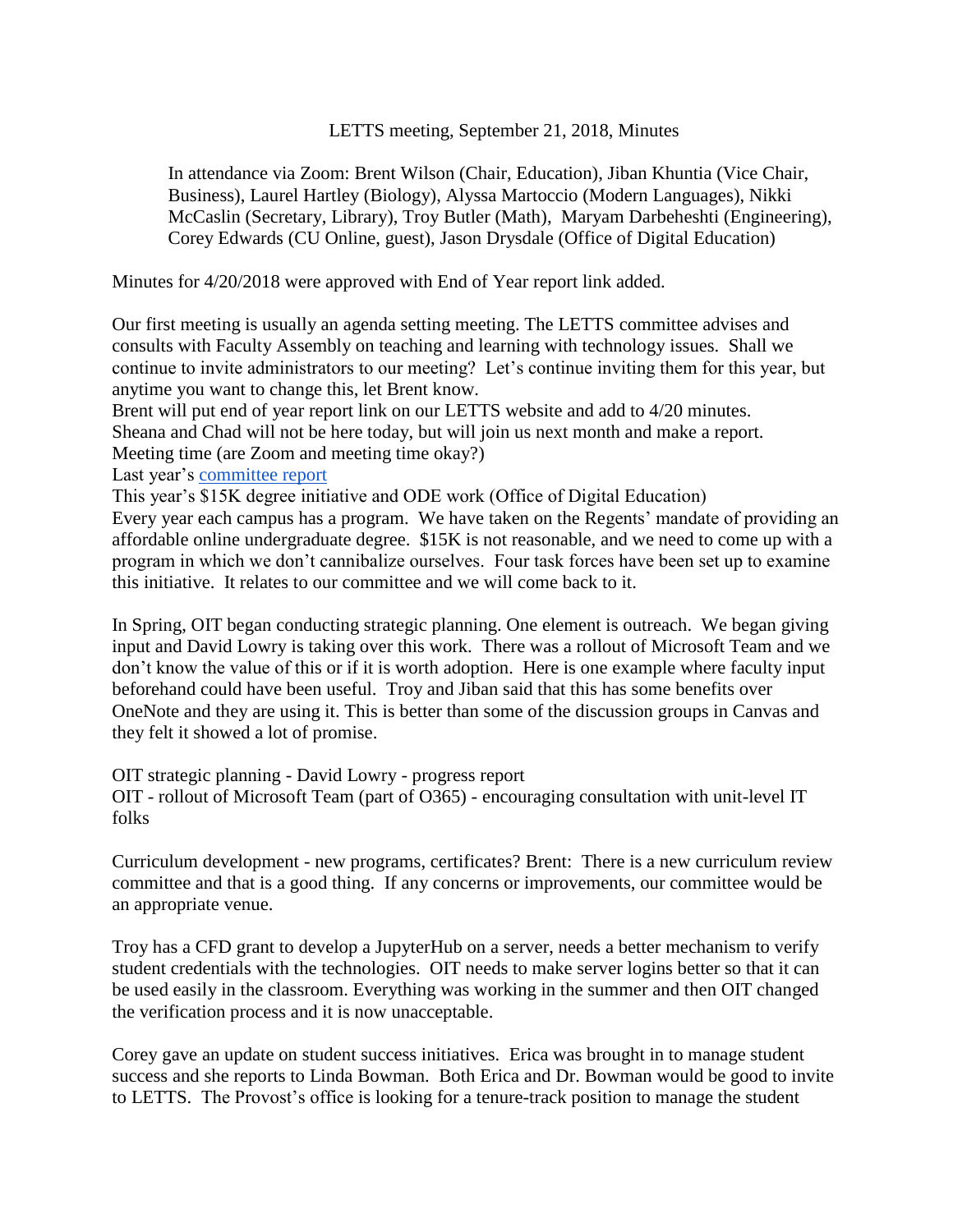success programs and will report to Dr. Nairn. Scott Chadwick is the Executive Director of Digital Education. He is also responsible for the CU South continuing professional education programs.

Using demographic and performance data has become very important to the University's success. As an essential part of our formula, technology will be central and is under the purview of this committee.

Jason: They just started their 8-week online course design classes, called Online Skills Mastery. Sarah North teaches it. It takes existing designs of courses and over 8-weeks it is put into Canvas. Make it intentional and student-focused. 12 faculty are working on course grants for blended or online courses and they have a host of other training opportunities. They currently have a good, full staff. Their biggest challenge is exposure. Updates with Sheana and Summer involve solidifying organization changes and mission.

Goals for the year? If you have items for the committee, put them on the agenda page, attach name, and notify Brent via email. You can bring any concerns and ideas from your units. Corey will send any item between committee meetings to Brent.

Meeting adjourned at 4:00 p.m. Respectfully submitted, Nikki McCaslin, LETTS Secretary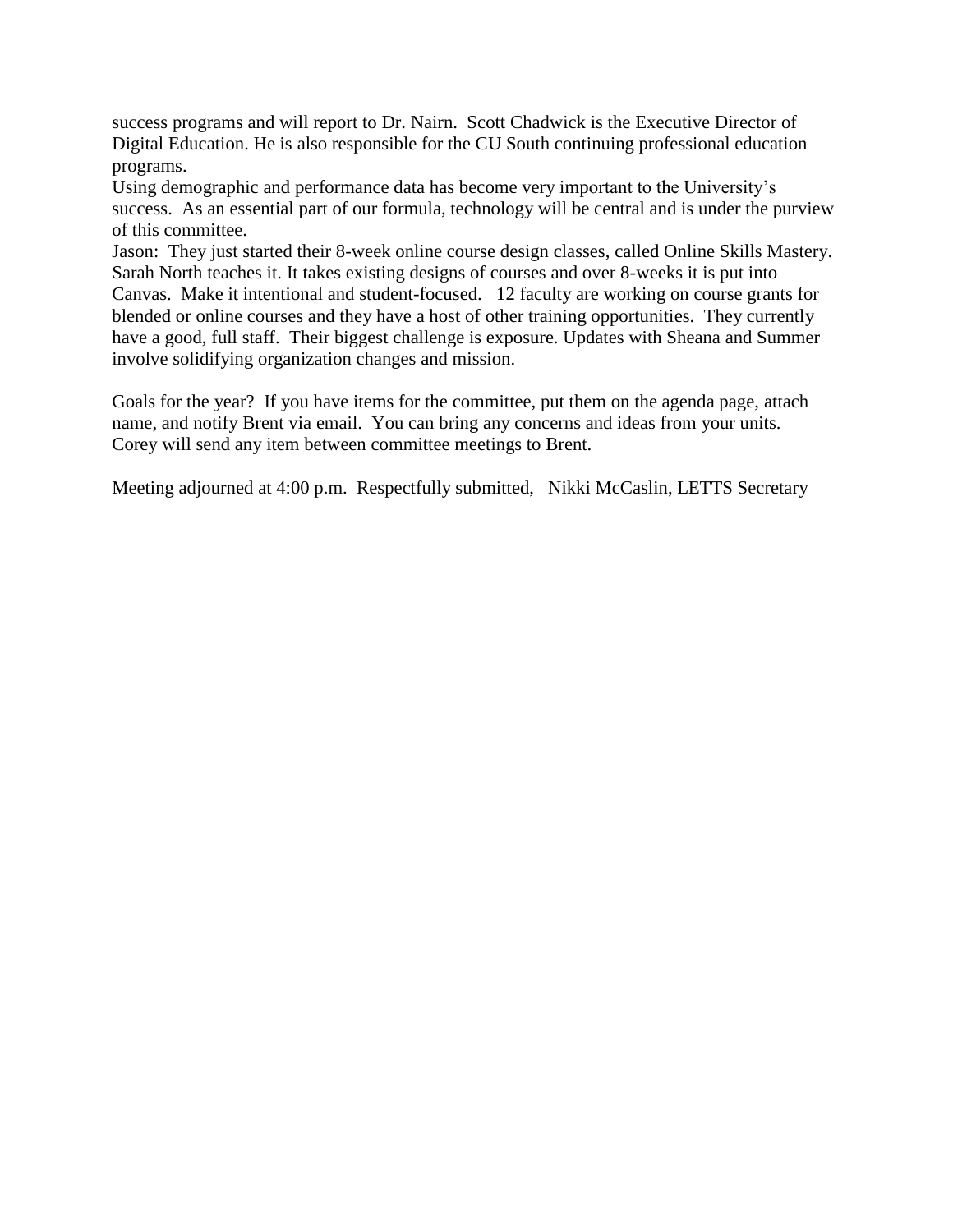# LETTS meeting, October 19, 2018, Minutes

In attendance via Zoom: Brent Wilson (Chair, Education), Jiban Khuntia (Vice Chair, Business), Alyssa Martocca (Modern Languages), Nikki McCaslin (Secretary, Library), Troy Butler (Math), Storm Gloor (Music), Corey Edwards (CU Online, guest) Sharon Grant (Organizational Change Program Manager, guest)

Minutes for 9/21/2018 were approved with amendments.

Corey reported on the Regents' mandate for growing online initiatives and programs, 30 hours of which can be completed in high schools. Around 90 days ago the Regents received our funding proposals and last week they gave us a finalized budget. The proposal funding does not include the \$15K programs. There are 5 new subcommittees and they are set to meet next week. They are continuing to progress and have their new Chairs in place. The committees are: Student Success; Technology Innovations; Instructional Design and Faculty Capacity; Pathways to Financial Success; and Identification of Program Degree. Sheana said to let us know that the programs have been fully funded. Her immediate next steps are to allocate budgets, train faculty, and put efforts in place to support a sustainable infrastructure. Which subcommittee reports would LETTS like to review?

CU Online (Corey): They are concentrating on how they are supporting students this term and how to support them more broadly. Scaling for services went from 1500 to 1800 students and includes weekly emails and an orientation model for all fully online students. What is it like to be an online student at CU Denver or do things like library research? There are 7 groups helping with the tutorial as advisors. Faculty will be informed of this. They are also building a Knowledge Base where students can get answers to common questions. The growth in services is related to students moving from F2F to online. There was a spirited debate at the Undergraduate Symposium today. A faculty member said something like F2F is a Mercedes and online programs were Volkswagons.

Brent: LETTS would like to be involved in any planning or ways in which we can help. We would especially like to review the Instructional Design committee reports, and we would like to be included with any site selection decisions that come up. We give monthly reports to Faculty Assembly and Brent meets with the F.A.Executive Group. Scott Chadwick noted that out of the thousands of students who are enrolled in online programs, our share is very small--out of 90,000 we have 894.

Storm gives his students the option of joining his classes via Zoom. More and more are using that capability. About 15% of his students are taking his class from home and he sees an increasing trend. He thinks his scores on his FPC's are higher because he gives students that option.

Troy uses that option when his students are sick. Jacobson, his former chair, is experimenting with Swivl. It has an HD camera (about \$1200) and tracks the instructor at the board and also student interactions. He is thinking about turning his course into an online one. It also works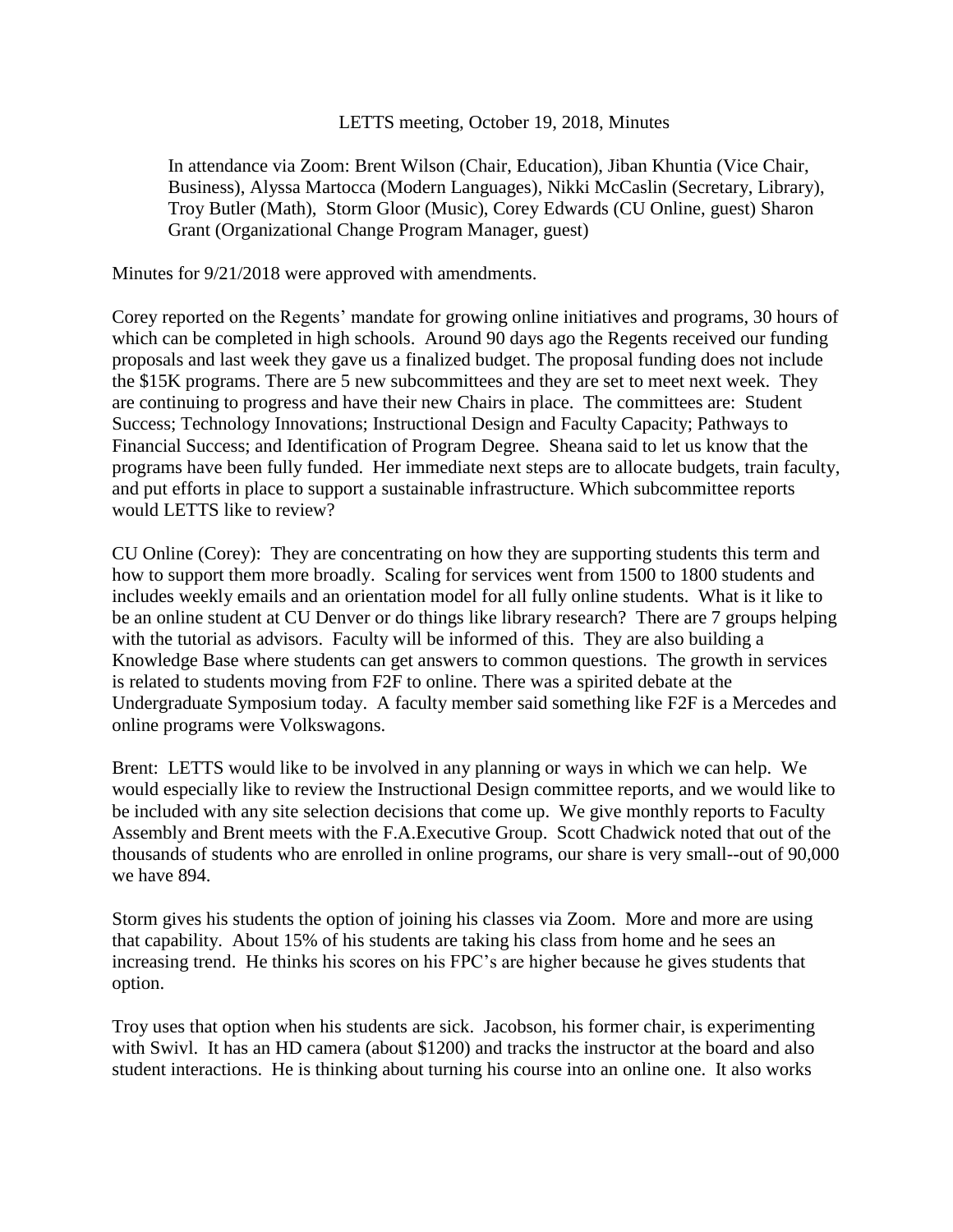well for students who just want to review classes. Instructors who have tried this seem to be happy with it.

Sharon: She works in OIT under Russ Poole. She is not the sole person who is working on the strategic plan. Her focus is on both the Denver and Anschutz campuses. She is on the Planning Strategy and Analysis team and they are working right now with outside consultants. There is an Engagement committee, which functions like a steering committee, and they want faculty representation from both campuses. They are not yet formed. Other teams include the Business Analysis Group; Project Manager Office; and Accessibility and Inclusion Team. There will be a November restart for the Strategic Planning Committee. Advisory group will ask for one rep from each campus. Provost Nairn is making the recommendations.

Brent: How can interested faculty also participate in the planning and advising? Brent could also help collect faculty nominations. How long do you think the planning will take?

Sharon: The target is Feb. 2019. They are currently working on the CU Secure Project, in which emails, logins, and website addresses will be changed at the Anschutz campus in January 2019. CU Denver's addresses will not change at this time. Qualtrex or Zoom addresses will change at Anschutz. On Jan. 30, VPN is going to change. In the interest of stronger security, they'll need to register into a new client named DUO if working from home. VDI, virtual desktops, will also change. Everybody will be effected. There will be a lot of opportunity to give feedback on the project. It might be cumbersome at first, but they are working to make it usable.

Brent: There is a balance between security and usability.

Troy was on the Metacognition panel at the Undergraduate Symposium. He would like Corey to talk about his breakout session a little more next meeting.

Corey: he might be able to get a comprehensive report about the symposium or access to the notes.

Next meeting will be Nov. 15, 2018, 3:00-4:00 via Zoom.

Meeting adjourned at 4:00 p.m. Respectfully submitted, Nikki McCaslin, LETTS Secretary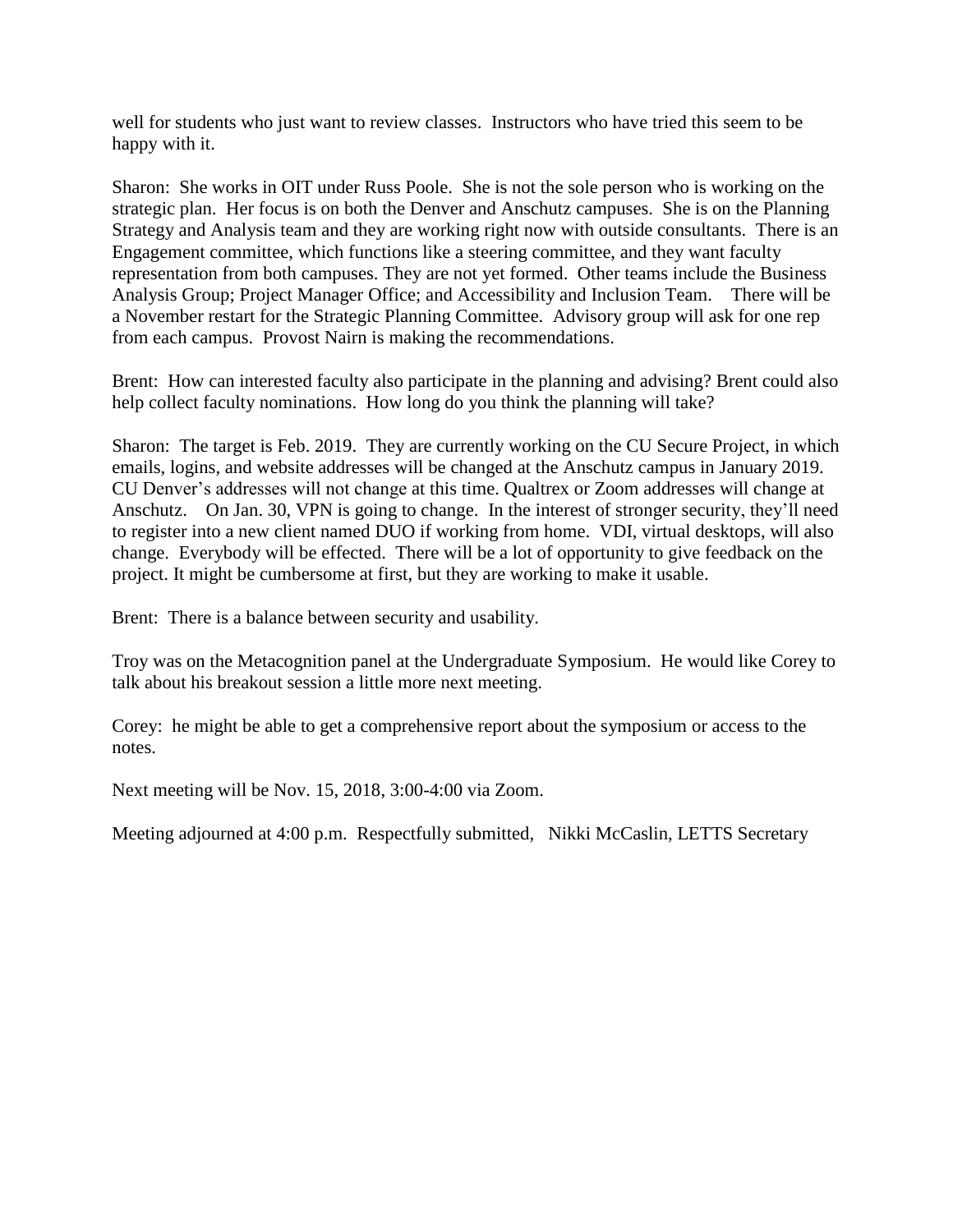# LETTS meeting, November 16, 2018, Minutes

In attendance via Zoom: Brent Wilson (Chair, Education), Maryam Darbeheshti (Engineering), Alyssa Martocca (Modern Languages), Nikki McCaslin (Secretary, Library), Corey Edwards (CU Online, guest), Jason Drysdale (CU Online, guest)

Minutes for 10/19/2018 were approved with amendments.

## [Proposal reviewer for OIT tech grants](https://docs.google.com/document/d/18ECmlri3CRqYeItp7-N68I2BHqHIuQCwNqp5FH1yF8A/edit?usp=sharing)

OIT and Office of Digital Education are trying to incentivize faculty engagement in online Technology grants, from \$5000 to \$20,000 for developing courses. The Faculty Assembly chair, Peter Anthamatten, approached Brent and thought our committee should either submit or review these proposals. Reviewers will meet in November and March, then homework. Winners are to be announced in April. Maryam will be our volunteer reviewer. Brent will reply to Peter and cc Maryam and Jason.

Jason will be the point person for CU Online. He will send an email to Scott and Sheana. There is money coming to our campus from the Board of Regents and this might be a part of that. They will figure out details at their meeting in November and by the end of term we should hear something.

For sharing: UE symposium breakout session notes - [digital education](https://docs.google.com/document/d/1xocGqDrUMpkuXRStbQHFS2MH2yXCr6f1MUaJCwyq7TM/edit?usp=sharing) (thank you Corey Edwards)

Universities sometime have some hidden requirements. Gatherings and boot camps might be able to accommodate students who can't do face to face classes. Classes on Zoom can have problems if you mix online and f2f classes. How may we better serve the full range of students? Ideally, in mixed classes, there would be a second instructor or student assistant to take care of the online people. Simple google docs or spaces for notes can also be helpful. Asynchronous might be the easiest way to go, or make three synchronous times available and have students submit a summary instead of trying to have an online discussion.

Alyssa said Modern Languages is considering going online with some Masters programs.

Corey: There is a big debate going on about modality neutral classes and parity.

Maryam: The University of Memphis and Purdue have remote connection of students with CU, about 20 students from each institution online. They are doing a big research and assessment project. They are developing a learning community through CN and will be doing statistical analysis of outcomes. They are launching this in Fall 2019. Jason said CU Online is not aware of this but to keep them apprised.

Brent: Our campus is urban and diverse, with lot of folks commuting, and those realities can be reflected in our class design. High Impact practices and online can also benefit from those pedagogical practices. We can do a list of core values to guide our online course designs and then put those out.